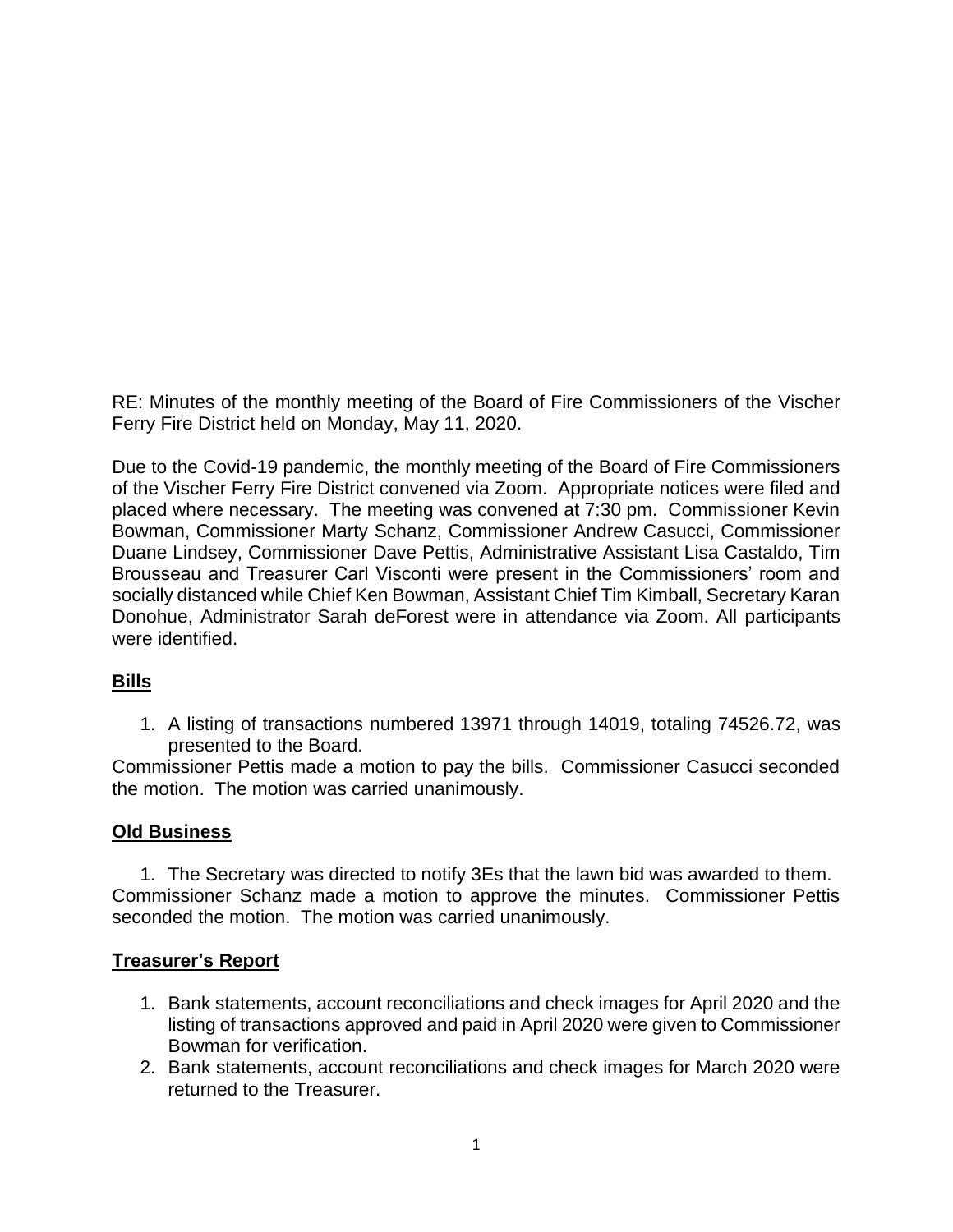- 3. The invoice from Ellis hospital was received and is included in this month's bills.
- 4. There was discussion related to the procurement guidelines for purchases under \$500. It was noted that purchases from \$0 to \$500 could be made with approval of at least one Commissioner. In addition, a proposed "Cash Disbursement Procedure" was presented to the Board for review. This is a description of our current process for expenditure approval, payment of bills and verification of proper disbursements. The proposed procedure will be sent to our attorney for review. Further action will be determined at the next meeting. Commissioner Lindsey made a motion to accept the Treasurer's report. Commissioner Casucci seconded the motion. The motion was carried unanimously.

## **Chief's Report**

- 1. The Chiefs' show scheduled for June in Syracuse, has been cancelled. We will be refunded all costs.
- 2. A certified letter will be sent to Patrick Sharkey.
- 3. Discussion on a Polaris UTV. This was tabled until the next meeting.
- 4. Disposable masks had been ordered and received. However, during shipping the box was opened and one box is missing. The Administrative Assistant will follow up with MES on this matter.
- 5. Chief Bowman disbursed the facemasks SOPs. Commissioner Pettis made a motion to approve the facemask SOPS. Commissioner Schanz seconded the motion. The motion was carried unanimously.

#### **Administrative Report**

1. Members are working on OSHA topics on-line.

## **Administrative Assistant**

- 1. A judge has overruled Governor Cuomo and the General election will be held in November.
- 2. After research, it was decided to repair the broken flash light.
- 3. There was discussion of an accident in which Bob Mackey was involved.

#### **New Business**

- 1. Received the UBS client report for April 2020.
- 2. Received information from NYS ENCON for a fire pump for a UTV.
- 3. Received the Irrevocable Stand-by Letter of Credit from TD Bank
- 4. Received information from the Saratoga Office of Emergency Services concerning Covid-19 updates.

#### **Miscellaneous**

1. Car 62 was not clean after it was returned from repairs.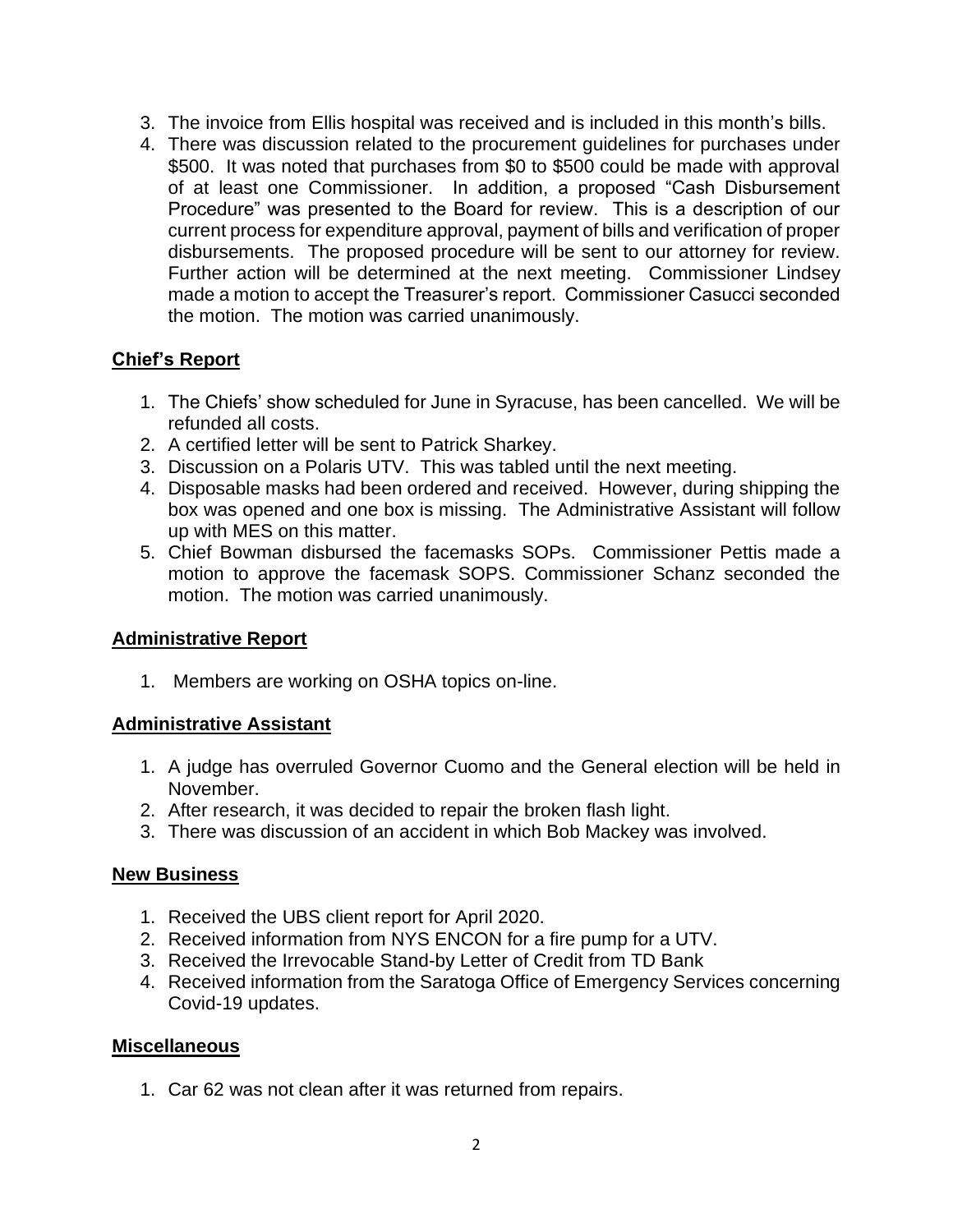- 2. We will receive two bills from Verizon Stations #1 & 2 on one and Station #3 on the other. The fax line at Station #2 is not on line yet.
- 3. We are waiting for the Mohawk River to clear up some before we test the boat launch. There are signs for the boat launch indicating that it for emergency use only and not for public access.
- 4. Apparatus
	- a. ETA-622 needs pump test done
	- b. ETA-625 we have not received a bill from VRS for pump test.
	- c. ETA-622
		- i. out of service for a broken spring clamp on the rear axle. It is at Albany Spring.
		- ii. It was agreed that if we receive a reasonable offer for the truck, we would let it go.
	- d. ETA –626 needs a new hose cover
	- e. MR-632 a new light is needed. The Chiefs will research this.
- 5. The compressor at Station #2 needs to be replaced with a commercial compressor.
- 6. Hose and ladder test will be May  $20<sup>th</sup>$  at Station #2.
- 7. Because of the pandemic, there are sure to be budget cuts from the State, so we can not count on a grant.
- 8. Karan Donohue has not received payment from UBS for March and April 2020.

### **Recess**

Commissioner Schanz made a motion to recess until Wednesday, May 27<sup>th</sup> at 7:30 pm in the Commissioners' room, unless we are still unable to meet together. Commissioner Pettis seconded the motion. The motion was carried unanimously. Appropriate notices will be placed as before if we cannot meet together. The meeting recessed at 9:00

#### **Reconvene**

The May 11, 2020 meeting of the Board of Fire Commissioners of the Vischer Ferry Fire District reconvened on Wednesday, May 27, 2020, at 7:30 pm using the same Zoom format as was used on April 13, 2020. Those in attendance were Commissioner Kevin Bowman, Commissioner Marty Schanz, Commissioner Duane Lindsey, Commissioner Dave Pettis, Treasurer Carl Visconti, Administrative Assistant Lisa Castaldo and Assistant Chiefs Patrick Canale and Tim Kimball were present in the Commissioners' room at Station #2. Commissioner Andrew Casucci, Chief Ken Bowman, Secretary Karan Donohue, and Administrator Sarah deForest attended via Zoom and were identified.

- 1. There was discussion on the June 3, 2020 Fire Company meeting. The meeting can be held outside or in the truck room, with social distancing. Quick Response will be offering refreshments, which are to be eaten using social distancing or taken home.
- 2. Hall rentals will be held off until July.
- 3. Received quotes for a UTV: KENNY, PLEASE SEND THEM TO ME